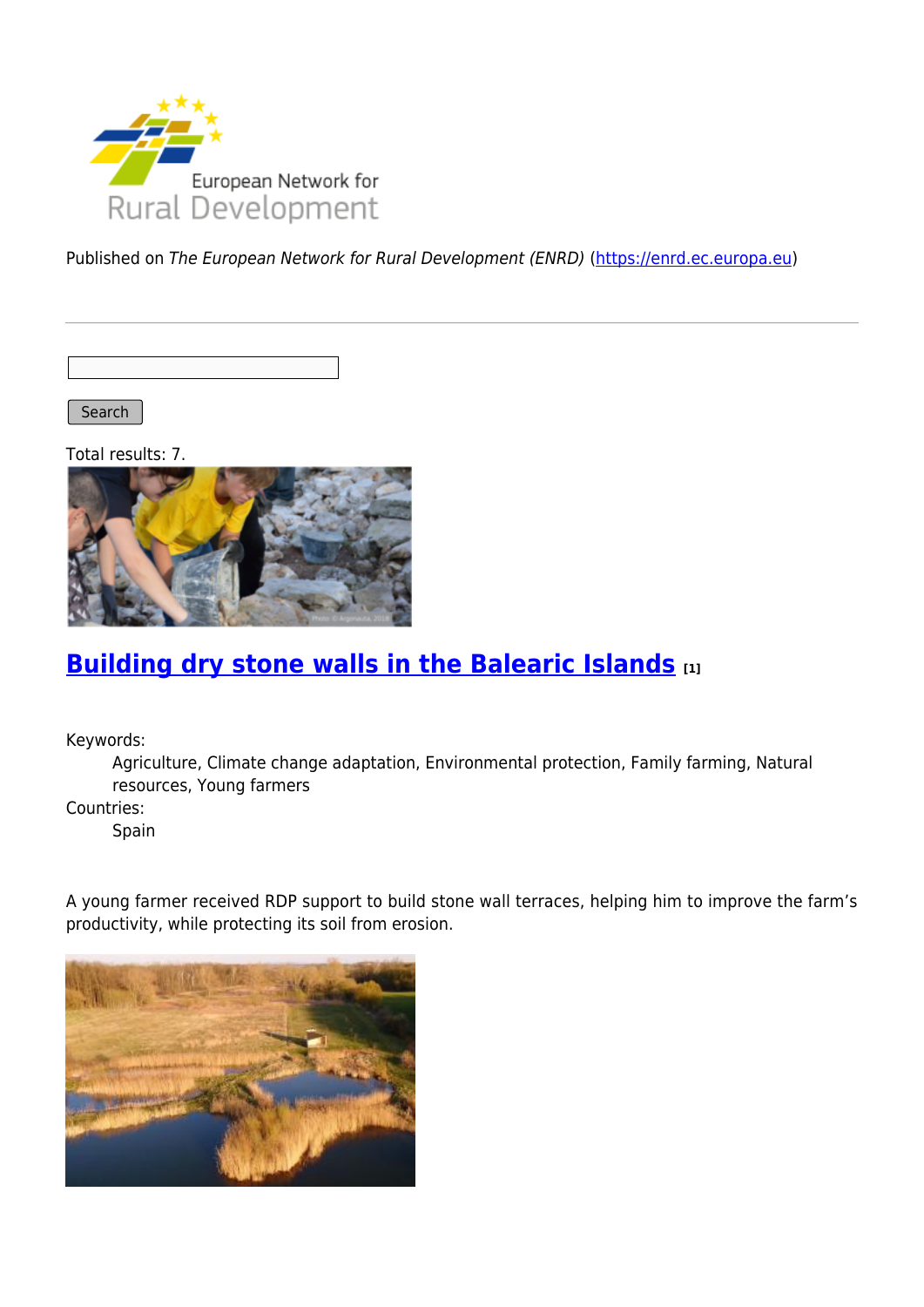# **[Agri-environment business focused on adaptation to climate](https://enrd.ec.europa.eu/projects-practice/agri-environment-business-focused-adaptation-climate-change-ekofarma-petra-marada_en) [change \(Ekofarma Petra Marada\)](https://enrd.ec.europa.eu/projects-practice/agri-environment-business-focused-adaptation-climate-change-ekofarma-petra-marada_en) [2]**

Keywords:

Agriculture, Biodiversity, Climate change adaptation, Environmental protection, Information & promotion activities, Rural Inspiration Awards: nominees

Countries:

Czech Republic

An eco-farm implementing agri-environment-climate measures aims to foster ecosystem services and climate adaptation on-farm as well as promote wider uptake throughout the farming community.



## **[Pilot Project on Circular Bioeconomy - Spain](https://enrd.ec.europa.eu/projects-practice/re-thinking-management-organic-waste_en) [3]**

Keywords:

Bioeconomy, Cooperation, Energy efficiency, Job creation, Knowledge transfer, Renewable energy

Countries:

Spain

The project has enabled the living-lab, Josenea which is focused on organic farming, to collect biowaste from neighbours and transform it into compost to fertilise their crops, with environmental, economic and social benefits.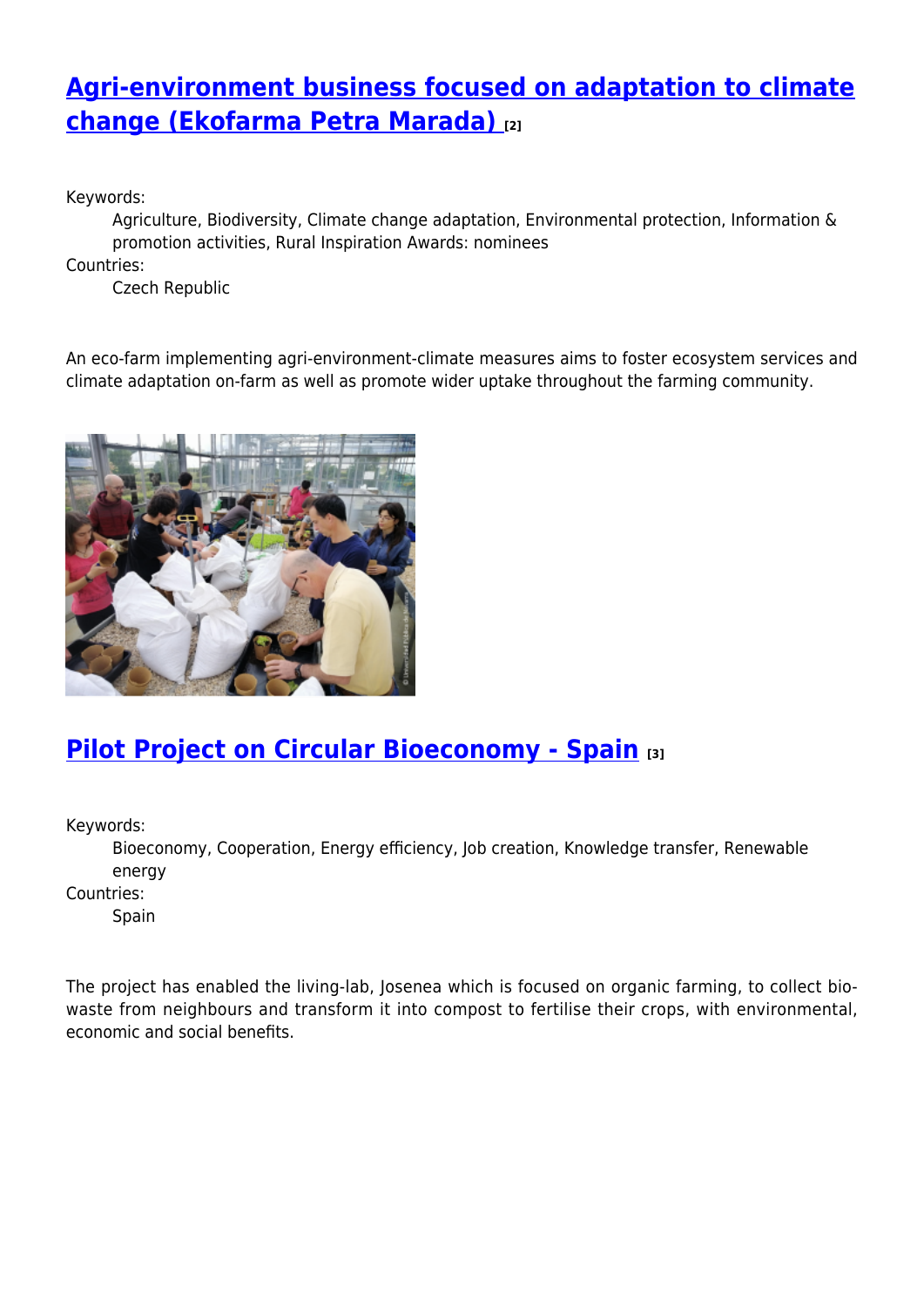

# **[Installing a small-scale anaerobic digester to produce green](https://enrd.ec.europa.eu/projects-practice/installing-small-scale-anaerobic-digester-produce-green-energy_en) [energy](https://enrd.ec.europa.eu/projects-practice/installing-small-scale-anaerobic-digester-produce-green-energy_en) [4]**

Keywords:

Agriculture, Bioeconomy, Energy efficiency, GHG & ammonia emissions, Renewable energy Countries:

Belgium

A dairy farm in Wallonia invested in renewable energy production from manure and produced milk using a more environmental friendly process.

La Route de l'innovation du RWDR



# **[The Innovation Route of the Walloon rural development](https://enrd.ec.europa.eu/projects-practice/innovation-route-walloon-rural-development-network_en) [network](https://enrd.ec.europa.eu/projects-practice/innovation-route-walloon-rural-development-network_en) [5]**

Keywords: Agriculture, Cooperation, Innovation, Stakeholder involvement Countries: Belgium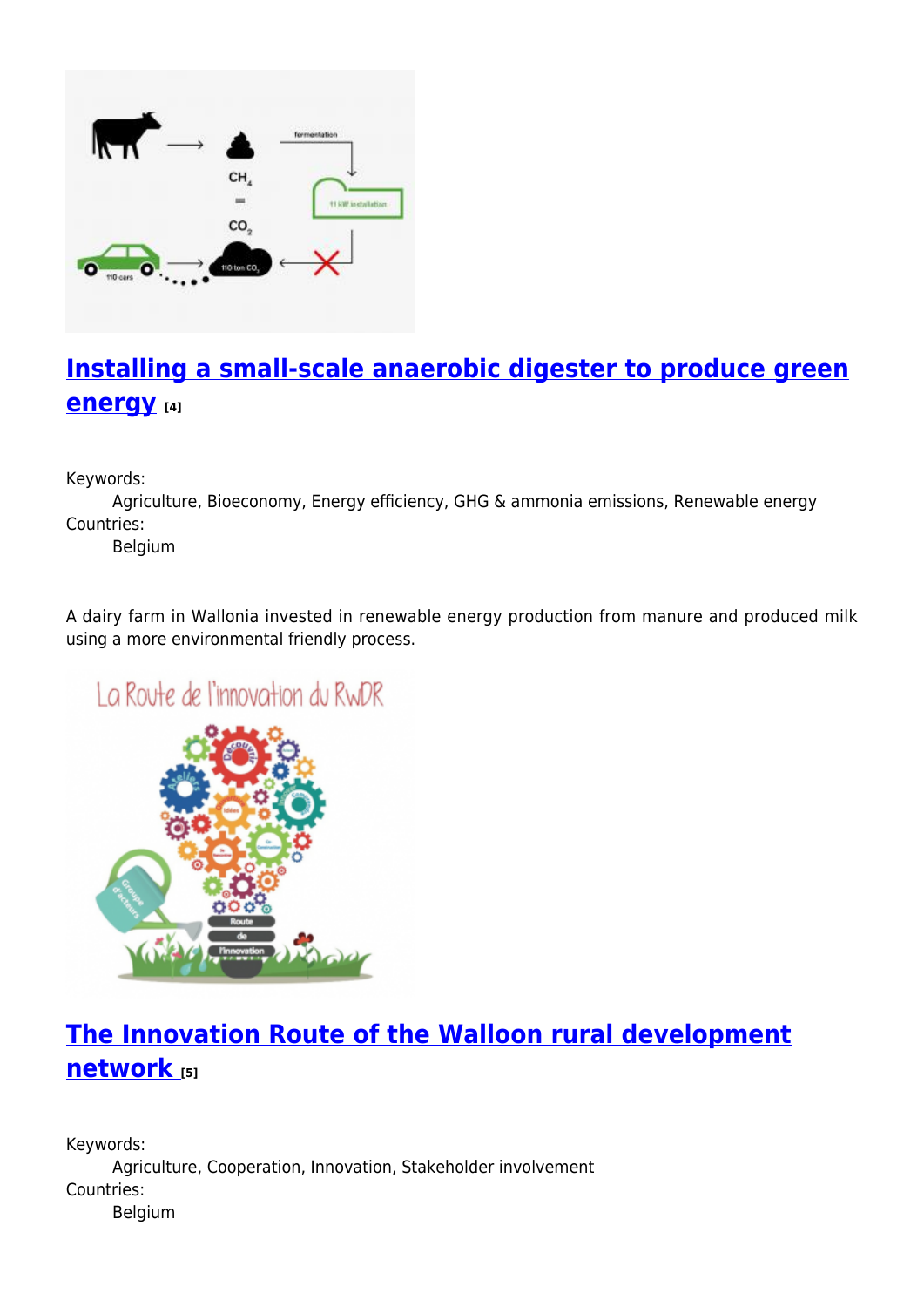An educational peer-to-peer programme for farmers that are engaged into innovative practices, facilitated through participative techniques and scientific expertise.



#### **[APPVID – Grapevine diseases management](https://enrd.ec.europa.eu/projects-practice/appvid-grapevine-diseases-management_en) [6]**

Keywords:

Agriculture, Cooperation, Information & Communications Technology (ICT), Innovation Countries:

Spain

A collaborative system of precision viticulture enabling farmers to have online real time information about the health of the vineyards and make more targeted phytosanitary interventions.



### **[Fighting against soil erosion in Mayotte \(LESELAM\)](https://enrd.ec.europa.eu/projects-practice/fighting-against-soil-erosion-mayotte-leselam_en) [7]**

Keywords: Agriculture, Cooperation, Soil management Countries: France

A cooperation project brought together local farmers, inhabitants and public services managers to